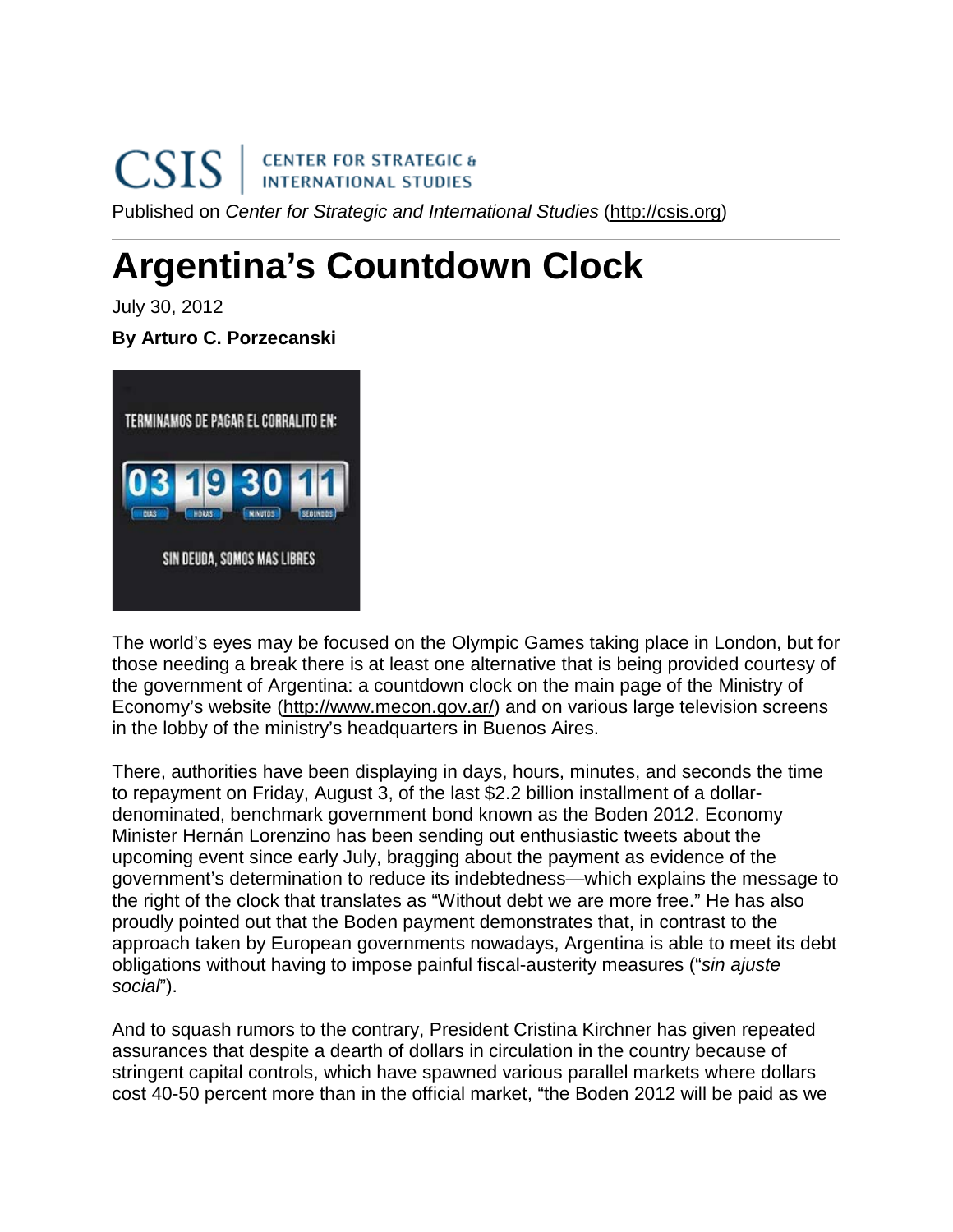have to: in dollars." Both of them have recalled that paying off this obligation is in line with the policy of deleveraging (*desendeudamiento*) that was inaugurated in 2006 by the late President Néstor Kirchner, when he paid off the government's debt to the IMF (almost \$10 billion) years ahead of schedule.

A grand total of \$17.6 billion of these Boden bonds were issued during 2002-03 by the government of Eduardo Duhalde to Argentine bank customers and to the banks themselves, in the wake of decisions to default on the public debt and to devalue the currency. The former saw their dollar-denominated term deposits frozen indefinitely (the so-called *corralón*), and the latter faced insolvency after the government decreed that dollar loans and deposits were to be converted into pesos at different exchange rates such that everyone who owed the banks dollars could repay them cheaply, at the predevaluation exchange rate.

The ugly choice faced by depositors was to take payment in these 10-year dollar bonds or else agree to the disadvantageous conversion of their deposits into pesos while regaining gradual access to them. Most of those who took the Boden bonds later resold them for cash at a huge discount, mainly to risk-prone domestic and foreign investors who were not in a hurry to collect.

While it is good to see the Argentine government honoring one of its most infamous debts, the hype surrounding the upcoming payment of the Boden 2012 serves to illustrate the misinformation campaign which the Cristina and Néstor Kirchner administrations have pursued when it comes to matters financial and economic. The reason why the government has not had to raise taxes or cut spending European-style in order to come up with the requisite \$2.2 billion is because the economy ministry is simply helping itself to a portion of the central bank's official international reserves in order to make Friday's payment.

For years now, the government has been borrowing or outright taking dollars from the monetary authority to meet the bulk of its upcoming debt payments. The tradition was inaugurated by the late Néstor Kirchner when he pre-paid his government's debt to the IMF back in 2006. He did so by getting the cash from the central bank and handing back a 10-year bond paying a rock-bottom coupon.

Moreover, it is not at all true that Argentina has been reducing its public debt. Official statistics show that the public debt actually increased by more than one-fifth in just the past two years, from \$147 billion as of end-2009 to \$179 billion as of end-2011. This is because the government budget has been in the red for several years now, and thus has needed to be financed through new debt issuance. Besides, these figures do not include the many billions of dollars that Argentina owes to unpaid bondholders who have won court judgments (mainly in the United States) and arbitral awards (mainly through ICSID—the International Center for Settlement of Investment Disputes in Washington DC) against the government in Buenos Aires. The Kirchner administration is also silent on the issue of settling the more than \$7 billion that it owes official exportcredit agencies such as the Export-Import Bank of the United States and its equivalents